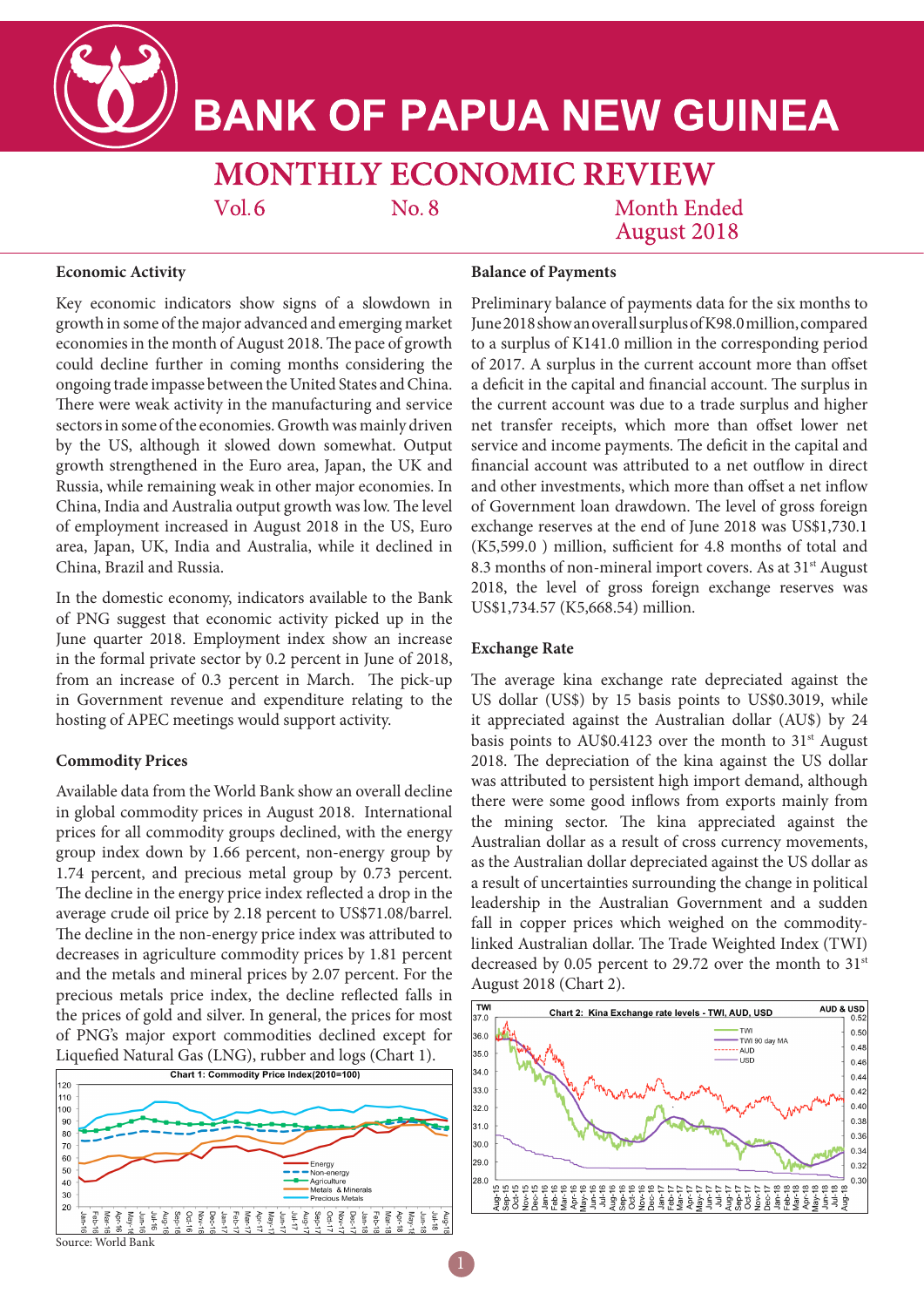# **Inflation**

Annual headline Retail Price Index (RPI) decreased by 2.0 percent over the twelve months to July 2018, compared to an increase of 5.9 percent in the corresponding period of 2017. This was due to a price decrease of 4.5 percent for the 'Drinks, tobacco and betelnut' expenditure group and a decline of 2.6 percent for the 'Food' expenditure group, which more than offset an increase of 22.9 percent for the 'Motor vehicle (petrol only)' subgroup, and a 4.8 percent increase for the 'Rents, council charges fuel/power' expenditure group. Annual 'RPI ex-seasonal' increased by 3.2 percent in July 2018, compared to an increase of 3.4 in the corresponding period of 2017 (Chart 3).



### **Domestic Interest Rates & Monetary Aggregates**

Over the month to week-ending  $24<sup>th</sup>$  August 2018, the Central Bank Bill (CBB) rate for the 28-day and 63-day terms remained at 1.40 percent and 2.35 percent, respectively. There was no allocation for the other terms at the auction. At the Treasury bill auction, the 91-day rate decreased to 2.39 percent from 2.40 percent, while the 63-day, 182-day, 273-day and 364-day rates remained at 2.36 percent, 4.73 percent, 6.76 percent and 8.04 percent, respectively. During the same period, the weighted average interest rates on wholesale deposits above K500,000 generally increased. The weighted average rates for the 30-day, 60-day, 90-day and 364-day terms increased to 1.22 percent, 0.20 percent, 1.81 percent and 1.62 percent, respectively, from 0.05 percent, 0.06 percent, 0.63 percent and 0.72 percent. The 180-day and 273-day rates decreased to 0.10 percent and 0.08 percent, from 1.79 percent and 1.00 percent, respectively (Chart 4).



Broad money supply declined by 4.9 percent over the year to July 2018, compared to an increase of 5.1 percent in the corresponding period of 2017. This was influenced by declines in net claims on Government and net foreign assets of the banking system. Monetary base decreased by 8.6 percent over the year to July 2018, compared to an increase of 9.4 percent in the corresponding period of 2017. This was mainly due to a fall in commercial banks' deposits held at the Central Bank.

Commercial bank lending to public non-financial corporations, other financial corporations and other resident sectors increased by K812.7 million to K13,427.3 million between December 2017 and week-ending 23rd August 2018. This mainly reflected advances to the retail, service, construction, agriculture, transportation, mining, and other business sectors. During the same period, the weekly average lending by banks increased by 2.9 percent to K12,910.8 million. The commercial bank deposits decreased by K196.6 million to K20,913.6 million between December 2017 and week-ending 23rd August 2018, reflecting withdrawals mainly by the petroleum, finance, agriculture, government, manufacturing, telecommunication, mining and service sectors. Over the year to 23rd August 2018, the weekly average deposits decreased by 2.0 percent to K20, 872.5 million.

# **Monetary Policy**

The Bank maintained its policy signalling rate, the Kina Facility Rate (KFR) at 6.25 percent for the month of August 2018.